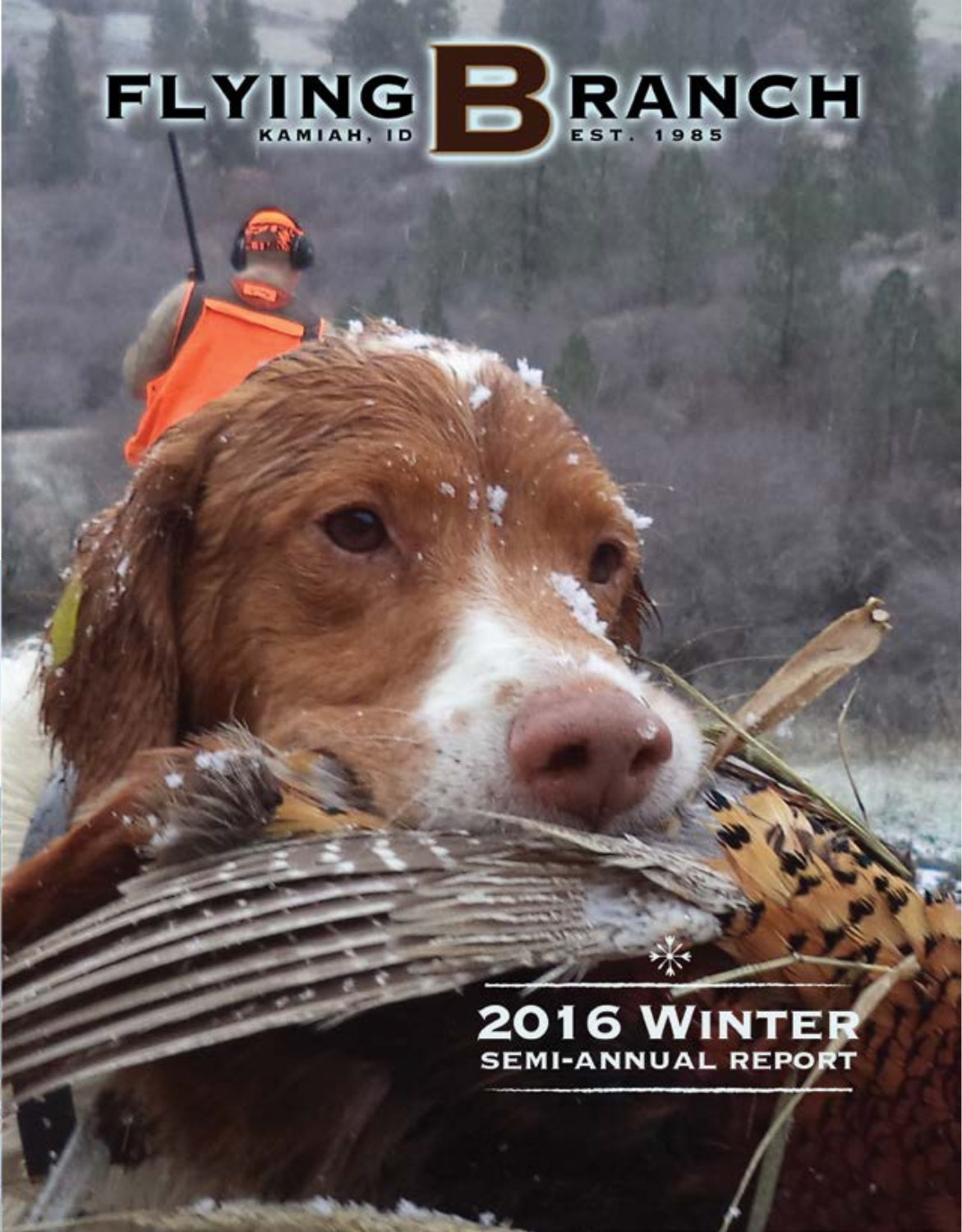Wingshooting Season open now through April 15th; call for Spring specials! Mountain Lion Season opened December 2nd, closes March 31st, Limited date available; call now! Steelhead Fishing Season open now through February Dallas Safari Club: see us Jan 7-10 in Dallas, TX Safari Club International Convention: see us Feb 3-6 in Las Vegas, NV Park Cities Quail Dinner & Auction: see us March 3 in Dallas, TX Black Bear season opens April 1st options from the lodge and backcountry, 1/2 price for kids! Turkey Season open April 15-May 25, ask about combos with bear and salmon! Salmon Fishing Season expected late Spring check with us for set season dates and regulations Osprey Camp Backcountry Cutthroat Trout Fly-Fishing Season

July–August, great for all ages and experience levels!

## **CALENDAR**

## Walking in an Upland Wonderland

#### It's beginning to look a lot like…. Bird season By Karen L. Syron

Winter?... Wingshooting?... Those who have never experienced mild climate winter wingshooting may think these two words just don't belong in the same sentence. Now, I'm not discounting the magic of traditional wingshooting over fine dogs on a crisp Fall morning. The Fall is spectacular for wingshooting; that is why I'm not comparing. Winter and Fall in terms of wingshooting are like apples and oranges; they are for different tastes, but each has its benefits. The exciting adventure of wingshooting's challenging terrain can continue beyond November. Take a few minutes to think outside "the season" and learn that there is plenty of fun and adventure to be had afield, beyond Thanksgiving weekend.

what adventures can be had in December, January, February, and on.... It's not just a time management incentive to consider Winter wingshooting. There is a beauty all its own to seeing a bird flush in early morning sunlight above glistening, frosted wheatgrass. It really is a beautiful time of year to be afield. At the Flying B Ranch we have a committed list of annual Winter wingshooters who have discovered and loved this bird hunter's best-kept secret. (Sorry to those of you on that list who are reading this, but it's a secret too good to keep). Several of our guides will say "Winter" when asked what their favorite season is, and often that is because of the cooler temperatures. When they are hunting varied and sometimes steep terrain daily, the heat can be very draining. And, if you like to hunt varied terrain like we have at FBR, you know that you never have to worry about being cold on the hunt; 40 degrees is ideal.

If you're an avid wingshooter you know the dilemma of Fall… so many hunts on your mind, yet, so little time during the season to fit them all in… what to do?!? Then you add in work schedules, Halloween with your kids, Thanksgiving with family, and you realize that Fall wingshooting is a limited resource. Yes, there are some species and areas that can only be hunted in a short Fall season. Plan those first, check them off your list during the high demand days of Fall and then look at

We live in a mild climate with very little snow accumulation. Winter doesn't necessarily even mean you will encounter any snow here during a hunt. Often when we have a dusting of snow it is enough to give us that seasonal charm, to highlight the jagged points of the canyon walls, but it doesn't last the day even without melting off. So, when thinking snow, picture a dusting to hold good bird scent or enough to leave a boot track; we're not talking hunting with snowshoes or anything. There are many places that accumulate too much snow for enjoyable Winter wingshooting, but Lawyers Canyon is not one of those places. Our December and January average highs are close to 40 degrees with lows in the mid to upper 20's and snow fall averaging a total of about 2" for the month.

in the lodge. Chef Ryan keys into the season by incorporating hearty gourmet "comfort food" into the menu with lunches like pheasant lentil chili (see the recipe included) and warm bread pudding. The great room's fireplace warms the lodge day to night with the crackles, snaps, and aroma of sappy red fir. If you have the pleasure of being in-house during December, you can enjoy the glow of our hand-cut Flying B Christmas tree centered in the great room while you relax by the fire. If you have a young hunter in your family, you know the struggle of trying to make those hunting memories without disrupting school schedules. Therein lies another reason to look to Winter holiday breaks. One of our long-time guests from California began taking his daughter wingshooting with us over winter breaks as a teenager, continued that tradition through her college years, and this winter will be coming with her and her husband, when school schedules no longer have any influence on hunting dates. The reason… because they have come to love the Winter wingshooting experience. Another pair of doctors/ friends from Georgia formerly hunted with us in October every year until an important family event made them change their dates one year. On short notice, Fall was full, so they moved to early December for that year. They enjoyed the slower-paced lodge so much that this December will be their third in a row. This just shows that you may go to a Winter bird hunt for a practical reason of time and dates, but don't be surprised if you find yourself choosing to stay a Winter wingshooter simply because you enjoy it.

Winter wingshooting means colder hunts, but added warmth and charm In the lodge and in the field, there is something so special about Winter wingshooting. The landscape takes on a whimsical feel while the lodge defines the word "cozy." One of the things that allows us high quality winter wingshooting is the full time, year-round staff. We can offer the same professional guides and well-trained dogs in January as we do in October. Many who come in winter come for reasons of efficiency and also solitude. If you "get away" to hunt either alone or with colleagues, friends, or family, you may not be looking for the bustle of a full lodge that you find in the peak of the Fall. The Winter offers a slower-paced lodge atmosphere with typically fewer guests in house. Looking to add a winter hunt may allow you a second experience with clients rather than just one annual trip. Time builds relationships, and fewer guests on your trip means more one-on-one time. But, to swing two sets of dates out of the office in the same eight week period of Fall may be tough with demands of the business. Consider splitting your entertaining list of 20 by taking 10 guests in October and another 10 guests in January. You take the pressure off your work schedule and offer your avid hunting clients an adventure that comes during a time of year they are not taking several hunting trips already. You may get more of those avid hunting clients available to participate in a Winter trip and you double the oneon-one time with each guest over what you would if you took all 20 in one packed 3 day Fall hunt. We know your relationships are important. Winter hunting may provide you more time to cultivate those important relationships- that time spent together in pursuit of fast-flushing birds over a frosted Lawyers Canyon.



Photos: Ed Carroll/Shooting Sportsman Magazine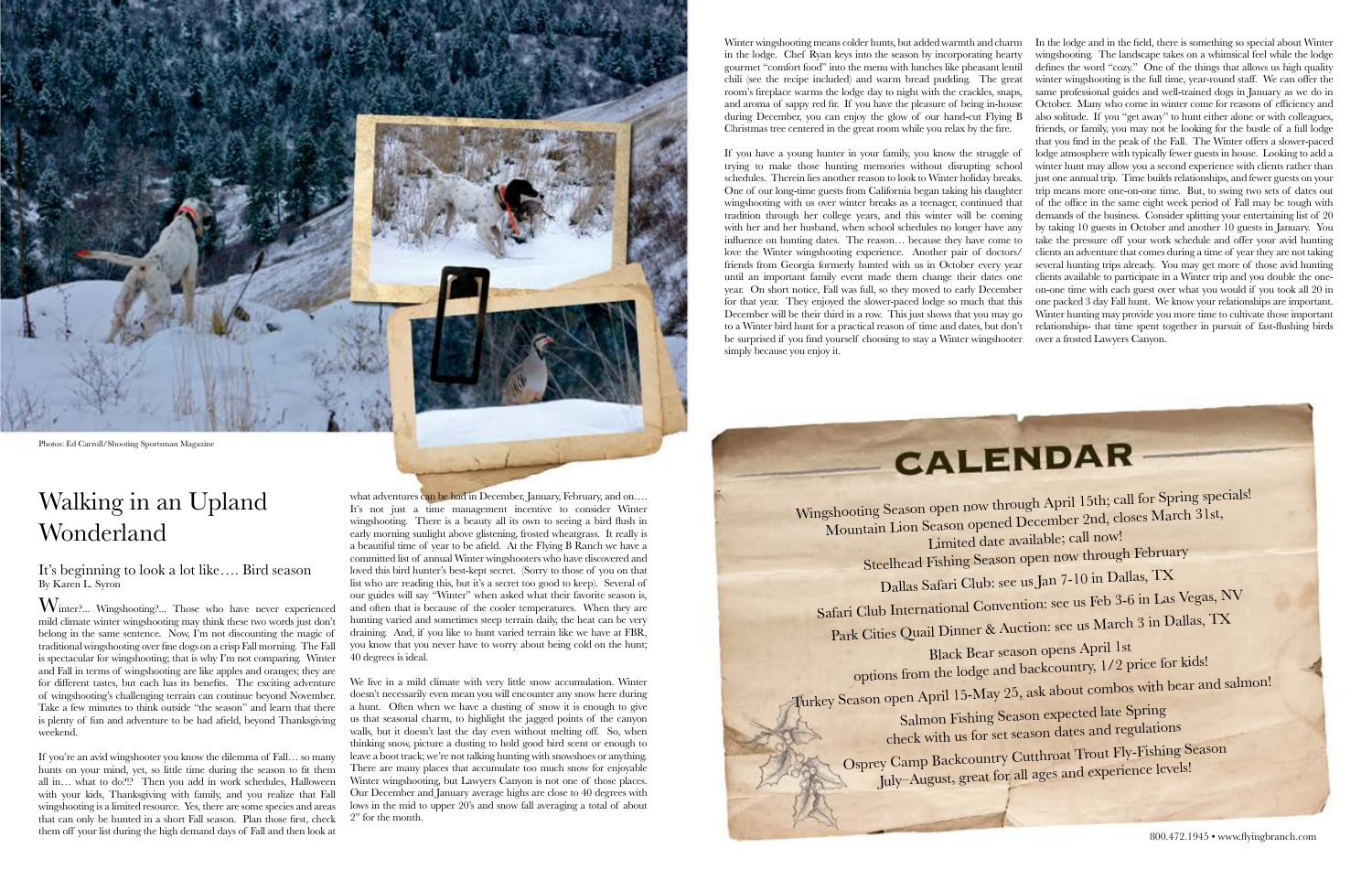## Lions, Wolves, Bears & WHY

Understanding why & how we play a part in predator management By Jeremi Syron

If you are an ethical hunter, you are therein a conservationist. As hunters, we are part of the process, directly involved in the conservation of the species we hunt. Many of us get involved in societies and organizations focused on specific species conservation or those that protect the rights of hunters, such as RMEF, Pheasants Forever, SCI, DSC, etc. Fundraising and education are an essential part of conservation efforts around the world to ensure the opportunity to pursue healthy, sustainable populations of game. There are numerous organizations dedicated to the preservation of ungulates and upland game, but little do you hear about organizations dedicated to predator conservation. In our region we hunt mountain lion, wolves, and black bears, all of which need to be managed as part of the state's predator management plans and inherently as part of the state's conservation efforts of the numerous game that fall prey to these powerful predators.

According to the Idaho Department of Fish and Game's (IDFG) predator management homepage at http://www.idfg.idaho.gov/public/ wildlife/?getPage=325, "The long-term goal is to reduce predator numbers enough to allow increased game numbers, increased harvest opportunities, and to maintain viable populations of all wildlife, including predators." This is where the "WHY" comes in… why should hunters be involved in predator management? The research completed (and ongoing) by our Idaho Department of Fish and Game is so lengthy and detailed that it cannot be reviewed in this article, but, in short, their years of continued wildlife research in the field has confirmed that mountain lion, wolves, and bears all substantially contribute to the mortality of ungulates in our area, particularly of elk calves. You can download pdf documents of research studies on a variety of species from IDFG's Wildlife Technical Reports site at https://collaboration.idfg.idaho.gov/ WildlifeTechnicalReports/Forms/AllItems.aspx.

According to the 2013 Statewide Elk Report, they determined the following in regards to predator issues in our Lolo Zone (game management unit that we outfit within)…..In most of the Clearwater Region, mountain lion harvest levels have decreased over the last decade. Anecdotal data would indicate lion populations have followed suit in the Lolo Zone. Black bear harvest remained somewhat stable through the last two decades, averaging between 100 and 150 bears per year until 1998 when greatly liberalized seasons led to dramatic increases in harvest. However, black bear population performance remains well above plan objectives. Wolf packs are well-established throughout the zone and appear to be stable or increasing. Current research indicates wolves are having increased impacts on elk demographics and the leading cause of mortality of adult cows and calves  $\geq 6$  months. (\*\*see reference at end) If you review the research on other ungulate species, or the specific predator surveys, you will find the same trend, that research confirms they have a direct impact on the population of those game species and that human harvest of predators is an essential part of managing predator populations. That is where you and I come in - the "HOW". No denying as hunters we enjoy the pursuit; we enjoy the challenge of the hunt. We don't venture out into the January cold to hunt mountain lion as if it were a chore to us. We enjoy the challenge, the hunt for a fresh lion track, to let our hounds loose and try to keep up with them, to watch them work so passionately at what they were born to do. We hunt because we enjoy the experience. Knowing that we play an essential part in what the state outlines as sound predator management is the icing on the cake. It gives meaning to what we as hunters do, beyond our hunt experience in itself. Understanding why we hunt predators is important to understanding HOW we hunt predators. Since mountain lion, black bear, and wolves have essentially no natural predators besides humans means that we will use the most effective means available to us in pursuit of these elusive species.

with far from ideal conditions of dry ground or pouring rain. Tools have evolved from radio collars and H-style antenna receivers to our chosen Garmin Astro GPS collars that help us to stay connected to our hounds and fellow guides in the field, even in steep terrain or heavy snowfall. The one thing we can count on every lion season is that we will have hounds with eager noses and hunters with drive, and if all comes together, we will have lions in the tree. Outfitting in an area with a healthy lion population and a vast amount of country to hunt, we have been fortunate to see many hunters successful in the field. If you have been one of those successful hunters you know that lion hunts are one of the most physically challenging hunts you can do, but therein lies part of that once-in-a-lifetime experience that we as hunters search for.

Again, if you review the harvest data available on the IDFG technical reports website you will find that approximately ¾ of mountain lion harvest is attributed to hound hunting. Therefore, hound hunting is permitted in our zone and is the method we use on our guided hunts in pursuit of mountain lions. If you are an experienced deer, elk, or bird hunter even you could probably count on your fingers (probably even on one hand) how many mountain lions you have seen in your life while in the field without the use of hounds. The matter of fact is that mountain lions are highly elusive creatures, and your chances of seeing one in the wild, let alone harvesting one, without hounds is slim to none. This is not surprising when you consider how skilled of predators they are and the number of ungulates (deer and elk primarily in our area) that they kill in just one year. As I am writing this, our first lion of the year was just taken yesterday by a hunter from Texas, with his non-hunting wife



success contender), averaging around 80% success of harvesting one bear. Hunting over bait is great for success odds and also for novice and youth hunters (minimum age to hunt in Idaho is 10 yrs of age) because it allows them to be comfortably prepared for their shot. It's not to say that seeing a beautiful black bear amble into the bait won't create a case of "buck fever", but, at least, a new hunter won't have to also contend with quickly finding a comfortable shooting stance, being unsure of what lies behind the target, or having just huffed it up a hill and being sorely out of breath. Being "set-up" before the animal presents itself contributes to odds of success and for a new hunter getting that first animal is a big confidence booster, and is often all it takes to create a

right by his side. And the scene at the tree was not what you envision of lion hunting. Happy and tired guides? Yes. Even happier hunters? Yes. Tail-wagging and baying

hound? Yes. But snow?... not a speck. Pouring rain, yes, but no snow. Snow is ideal for lion hunting conditions because it allows us to locate tracks clearly and identify approximate size of the lion, the freshness of the track (was it here hours or weeks ago). Snow is what we want, but hunters seldom hunt in ideal conditions. Just as and then return to feed off that carcass the species we pursue, we learn to for days. This cached deer was found adapt, and over the past few years *in pursuit of a mountain lion harvested* of higher winter temperatures and less than-average snowfall, we have become successful hunting

We'll save the discussion on bear meat processing and Ryan's tips for mountain lion roasting for after the harvest. If you have yet to go on a predator hunt, it is something to consider, for reasons of enjoyment of course, the experience, the challenge, the pursuit….all the things that keep us hunters in the field. The more effort in the pursuit, the sweeter the reward, and the better the hunt tale to write in your journal. Factor in the reasons WHY we hunt predators, and the essential part that you play in the ecologically sound management of the predator population,

hound on the Flying B team, bays to specific hunts at this time. The most successful form of harvest for gray *keep a lion treed on a steep, snow-free Jeremi Syron's blue tick hound "Big B" along-side "Seven", an all-star walker mountain side.*

 As a guide for lion hunts, I own three hounds myself. These hounds were in mind with the construction of our home, getting custom kennels, regular invites on family walks though the field, and probably too many treats from my 3 year old daughter. I began guiding lion hunts over 15 years ago, have pursued and treed many lions in training and on "game day" for hunters in the field, and myself have only taken 1 lion (on a training day with my 2 young hounds at the time). That only goes to show that watching the hounds work and working alongside them is an experience in itself. Hanging a lion mount in your home is a reminder of that hunt experience, a conversation piece for guests, and best of all… an excuse to tell and re-live your lion hunt story again and again. Gray wolves…. What a challenge. Everything about wolves makes them a challenge to us as hunters because they have such an impact on game populations and are so exceedingly difficult to hunt. They are the most powerful predators that our game has to contend with in the field. Running in packs, wolves can take down large, mature game animals that mountain lions and bears alone could not. Working in packs since their reintroduction in 1995, wolf numbers far exceed population goals set forth by the IDFG and the United States Fish and Wildlife Service. Again, you can review technical reports on the IDFG website, in which they document population size based on a variety of survey methods, particularly aerial surveys. Wolves are extremely difficult to hunt for





was recorded on our game camera at a hunt you could hunt a different *This beautiful color phased black bear productive bait location this Spring*

have found most successful in the field is calling wolves in using only our mouths to mimic their howl. This has been more successful for us than the use of electronic calls. Our hunter harvest of wolves has been in conjunction with other hunts such as elk, deer, mountain lion, or bear. Bear hunters may encounter wolves at bear baits, and harvest of wolves incidental to bear baiting is permitted in our region. However, we do not offer wolf wolves has been trapping, another example of traditional methods

providing solutions to current challenges of wildlife management. Black bears are plentiful in our region, thus the 2 bear limit and reduced tag, prices. As an out-of-state hunter, finding any big game tag priced at

we offer (deer being another high

a multitude of reasons. What we raft, with me holding the oars and you holding your rifle, is all part of the experience. Horse riders can experience traditional means of transportation on the hunt, venturing far into the mountains atop trained mountain horses and mules, in the company of pack animals with panniers carrying fresh bait for the destination.

hunter for life.

But, don't mistake "bait" for "boring." As the old saying goes, the experience is in the getting there. We operate a number of different bait locations off the Lochsa and Selway River drainages and use a variety of methods in accessing them because of the varied terrain we outfit in. Within a five day bear bait with a different mountain view every day. These different baits are

accessed by means of atv, walking, horseback riding, and even river raft. During any given week I can take a black bear hunter into the field by all these means. Crossing the Lochsa River ("Lochsa" being Nez Perce native language for "rough water") in a self-bailing whitewater

\$41.75 is almost unheard of… and to be able to get 2 over-the-counter (no worries of drawing odds)… yes, it's hard to believe. Many black bear hunters come to us because of the high percentage of colorphased bears in our area, meaning bears of brown, cinnamon, and rarely even blonde coat color. Hunters usually associate baiting with bear hunting because it is the most effective means of bear harvest. We conduct bear hunts over bait because it is highly successful. In fact, bear hunting is our most successful big game hunt *near one of our bear baits in 2014*

For those who can't and/or don't want to sit still at a bait, black bear can also be hunted by means of spot and stalk early in the season before vegetation becomes too tall and thick. Beginning April 1st we offer spot and stalk black bear hunts in the Selway Wilderness. If you enjoy backcountry hunting, put this on your bucket list. There is a reason that we have hunters who have been successful in this wilderness camp the first year and have come back the next 3 years. The Selway Wilderness is beautiful beyond description and to experience remote, traditional hunting in the wilderness of Idaho is a once-in-a-lifetime hunt opportunity. Factor in high success and the same reduced tags and this hunt is a no-brainer. Methods for success on spot and stalk hunts are inherent in the term. We hike to a good vantage point and get out the optics. We can glass hillsides for hours in search of the bear you're looking for with a combination of high powered binoculars and spotting scopes. Once we find the bear you're looking for, it's on to the "stalk". We do exactly that - establish a route and stalk that bear to within shooting distance. Once we are within range we watch for the right shot opportunity for you to put all your practice at the range to use. It is suggested that you practice in order to be a confident shooter out to 300 yards if possible. The farther you are comfortable shooting, the more opportunity you may have for a shot.

and, therefore, the game populations they impact… and it only adds to the importance of the hunt. By taking a mountain lion, you have a lifetime trophy with a story to tell, a wild-game offering that will amaze your dinner guests, and the added satisfaction of knowing that you were part of responsible management, and that the one lion you took inherently supports the population of deer and other game that you may come to hunt another day. I encourage you to be more than just a hunter, to be involved with wildlife management public meetings in your home/ hunting area, and to read about your state's management plans for the game and predator species you enjoy hunting. Understand the "WHY", practice and prepare for the "HOW", and proudly describe yourself as a hunting conservationist.

\*\*Idaho Department of Fish and Game, Virgil Moore, Director, Statewide Report 2013: Elk, Study 1, Job 1, July 1, 2012-June 30, 2013, pg. 18

*Mountain lions will often "cache" a kill by scratching ground debris onto it, with us last year.*



*This inquisitive gray wolf image was captured by our Cuddeback game camera* 



*The hunters and I glass a vast amount of Selway Wilderness country from a high point above our Weasel bear camp.*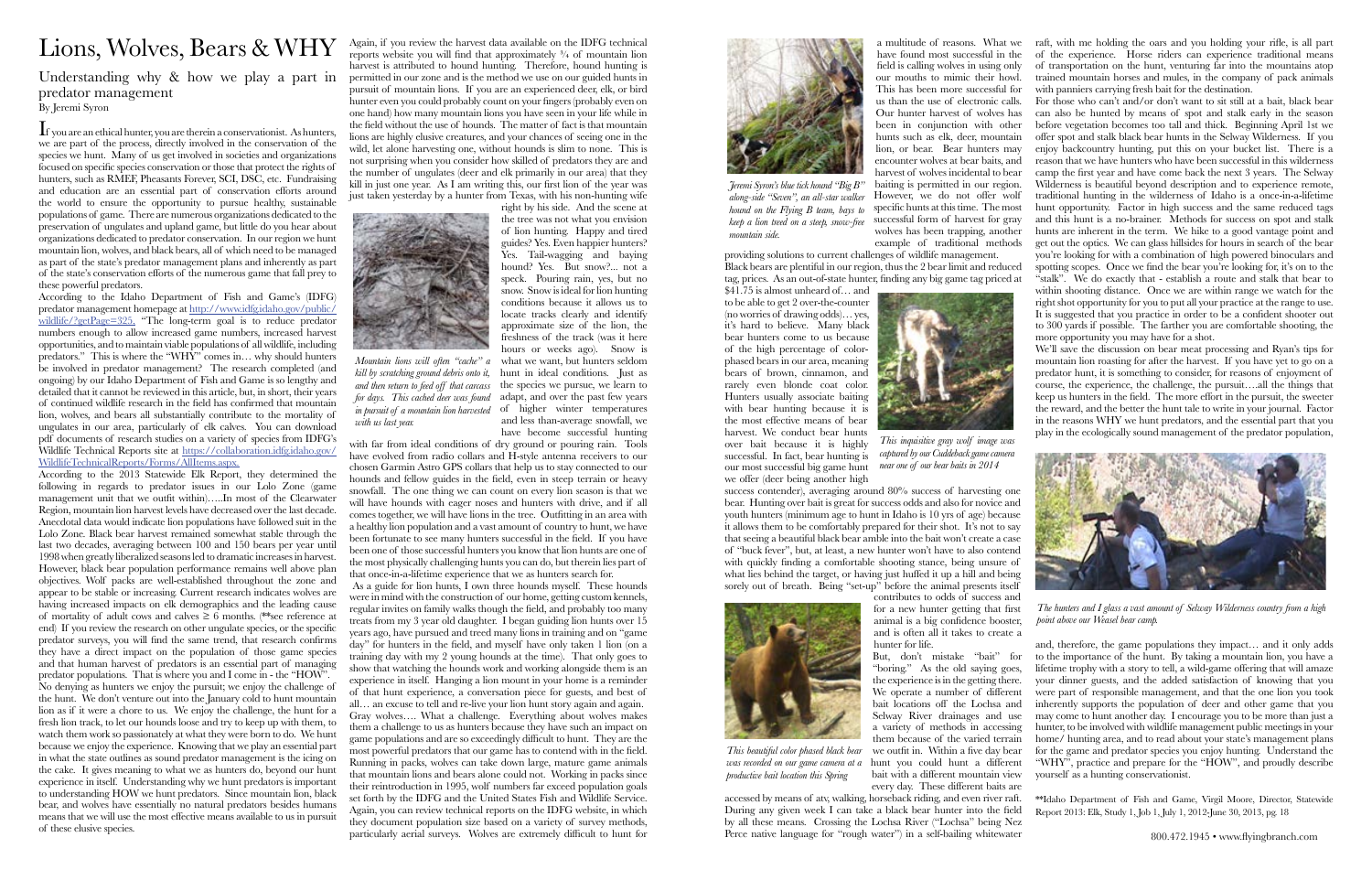

### The Parachute Adams: A Proven Producer for Westslope Cutthroat By Ian Privette

Unapologetic about eating on the surface, Westslope Cutthroat are a dry fly fishermen's dream. Classic patterns such as the Royal Wulff, Dave's Hopper, or Elk Wing Caddis are still favorites among fly fishermen at fooling Westslope Cutthroat. Perhaps the most productive and widely used dry fly pattern for these wild and native fish is the Parachute Adams.

What makes the parachute variation of this fly so successful is its profile. With its drab-colored body lying softly on the surface film of the water, it gives the fly the ability to imitate several different potential food sources, from emerging mayflies, to spinners, to even adult caddis flies as they flutter down on the water to lay their eggs.

Combine this ability with a good assortment of pattern sizes, (12-20), and the parachute adams can cover an even wider range of aquatic insects. so it's no surprise that it is a staple in the guides' fly boxes at Osprey Camp.

 $\frac{1}{2}$  teaspoon cayenne, or to taste 2 teaspoons dried oregano,

### *Materials:*

*Hook: Dai-Riki #300 Size 12 Thread: UNI Thread Iron Gray 6/0 Tail: Grizzly and Brown Hackle fibers Body: Gray Dubbing (synthetic, rabbit, muskrat, etc) Parachute post: White Mylar Rope(or white poly yarn) Hackle: Grizzly and Brown*



Chef Says... Healthy & Hearty Recipe for Pheasant

Lentil Chili and Anadama Bread By Ryan Nelson

Lentil Chili Active time: 30 minutes  $\sim$ Start to finish: 1 ½ hours

You will need:

4 Medium Pheasant Breasts 1 medium onion, chopped 1 red bell pepper, chopped 1 fresh jalapeño chile, seeded and finely chopped 1 celery rib, chopped 1 carrot, chopped 3 garlic cloves, minced 2 teaspoons kosher salt  $\frac{1}{2}$  teaspoon black pepper 4 tablespoons olive oil 2 tablespoons packed light brown sugar 2 tablespoons chili powder

1 tablespoon paprika 2 teaspoons ground cumin

- crumbled 1 teaspoon dried thyme, crumbled
- 1 teaspoon dry mustard

2 cups lentils, rinsed and drained 1 Turkish or ½ California bay leaf

2 quart chicken stock or low sodium chicken broth (64 fl oz) Accompaniments: sour cream; chopped tomato, scallion, and

 cilantro Cook onion, bell pepper,

jalapeño, celery, carrot, garlic, salt, and pepper in oil in a 5- to 6-quart heavy pot over moderate heat, stirring occasionally, until softened—6 to 8 minutes. Meanwhile, stir together brown sugar, spices, oregano, thyme, and mustard; then add to vegetables and cook, stirring, until very fragrant—about 4 minutes. Add lentils, bay leaf, and stock and simmer, uncovered, stirring occasionally,

to 60 minutes. Discard bay

leaf before serving.

For the pheasant, lightly pound breasts until they are the same thickness throughout. Marinate in olive oil, chili powder, onion powder, cumin, smoked paprika, garlic, salt and pepper. Grill the bird off and let it cool down. Finely dice the bird and add to the chili just before service.

#### Anadama Bread

1 3/4-2 Cups all purpose flour 2 tbsp cornmeal 1/2 teasp salt 1 tblsp melted unsalted butter 1 1/2 tablsp molasses 1 3/4 teasp yeast 1/4 cup warm water.....let rest 8-10 mintues. Place 1/2 cup water and cornmeal in a small saucepan. Bring to a boil over medium



Cook until mixture thickens; about 5 minutes. Remove from heat and stir in the butter or margarine and molasses. Let cool to lukewarm. In a small mixing bowl, dissolve yeast in 1/2 cup warm water. Let sit until creamy; about 10 minutes. In a large mixing bowl, combine the cooled cornmeal mixture with the yeast mixture; stir until well blended. Add 2 cups of the flour and the salt; mix well. Add the remaining flour, 1/2 cup at a time, stirring well after each addition. When the dough has pulled together, turn it out onto a lightly floured surface and knead until smooth and elastic, about 8 minutes.Lightly oil a large mixing bowl, place the dough in the bowl and turn to coat with oil. Cover with a damp cloth and put in a warm place to rise until doubled in volume, about 1 hour. Preheat oven to 375 degrees F (190 degrees C).Deflate the dough and turn it

and form into a loaf. Place the loaf in a lightly greased 9x5 inch loaf pan. Cover with a damp cloth and let rise until doubled in volume, about 40 minutes. Bake at 375 degrees F (190 degrees C) for about 30 minutes or until the top is golden brown and the bottom of the loaf sounds hollow when tapped.

Step One: Take your thread to about a  $\frac{1}{4}$  down the hook shank, to tie in your parachute post



Step Three: Wrap thread towards the end of the hook shank. Mix and measure out your tail fibers to approximately the same length as the hook shank. Tie in the tail.



Step Two: 2a. Figure eight a piece of mylar rope to start the parachute post



Step Four: Make the Body. Dub your thread, and wrap it towards the parachute post.



Step Two: 2b Wrap the thread around and up the mylar wings to form the post. Anchor both sides of the post with thread.



Step Five: Tie in and wrap the hackle around the parachute post.

Step Six: Complete the body. Dub the front section of the parachute post. Trim the post. Whipfinish. Cement the head.





And for more tips on tying even smaller sizes 18-22, be sure to check out the video tutorial on Orvis' website.

After a successful day of hunting, nothing beats this spicy seasonal dish to heat up a snowy night.